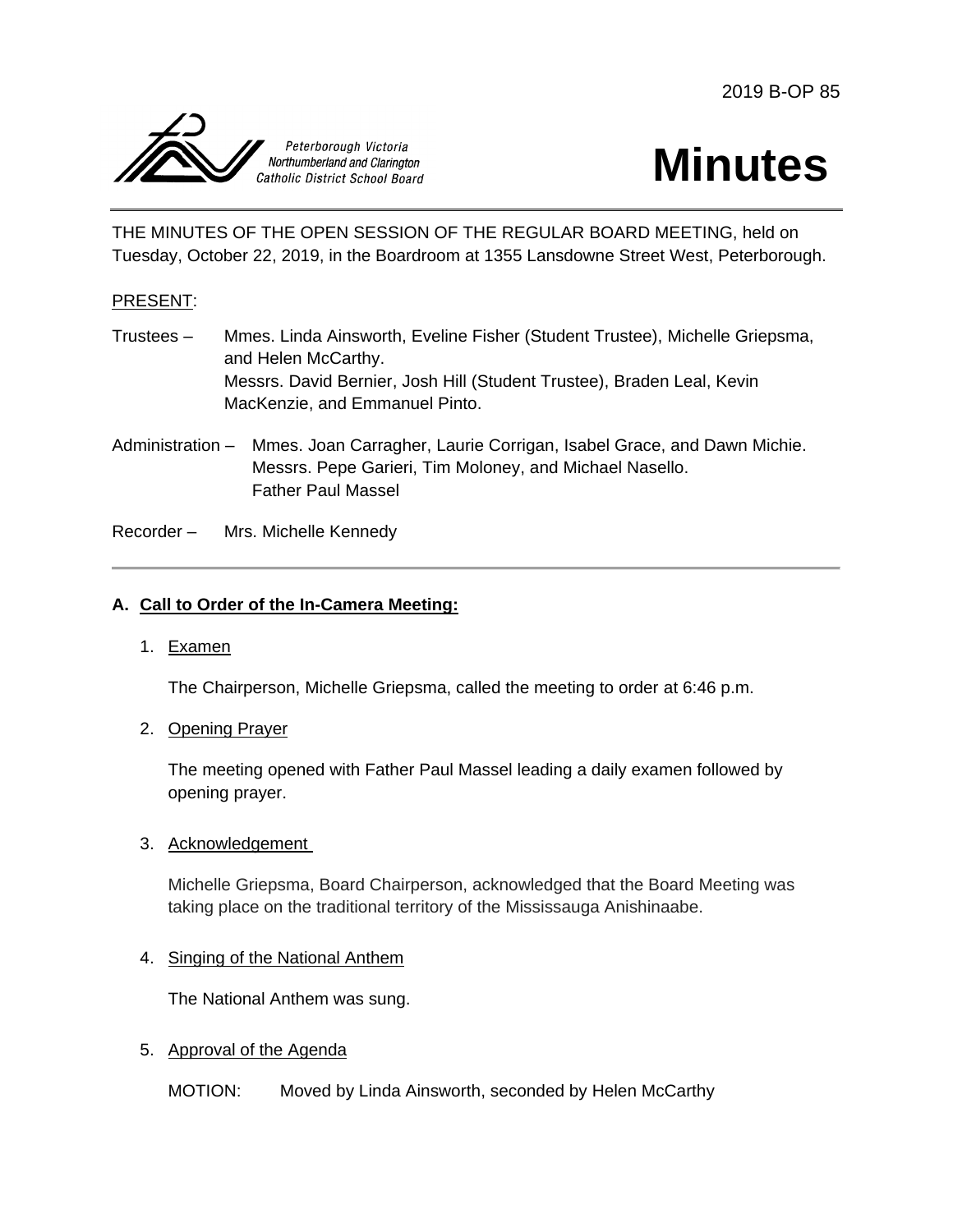that the Agenda be approved.

Carried.

### 6. Declarations of Conflicts of Interest

There were no declarations of conflicts of interest.

### 7. Approval of the Minutes of the September 24, 2019 Regular Meeting.

MOTION: Moved by Helen McCarthy, seconded by Emmanuel Pinto that the minutes of the September 24, 2019 Regular Meeting be approved.

Carried.

#### 8. Business Arising Out of the Minutes.

There was no business arising out of the minutes.

The Board Chairperson, Michelle Griepsma welcomed everyone to the meeting and thanked those who would be presenting for attending. Michelle Griepsma also acknowledged the principal representatives in attendance: Guy Charette, Principal at Good Shepherd Catholic Elementary School and Marie-Claude Caron-Charette, Principal at Holy Family Catholic Elementary School.

#### **B. Reports from the Office of the Director and Student Trustees:**

1. Report from the Director of Education, Michael Nasello.

Michael Nasello gave the Director's Report, including the following highlights:

- Acknowledged the federal election which saw record voter participation and record numbers of students participating in Student Vote activities. We pray for the re-elected Prime Minister and all elected MPs to work towards a common vision for Canada.
- September 27 was the Board Faith day where staff in all locations participated in the viewing of pre-recorded reflections by David Wells, a British religious educator, on the pastoral letter 'Renewing the Promise.
- Expressed gratitude towards PVNC Principals, Vice-principals, Catholic Education Centre staff and Senior leadership who helped keep students safely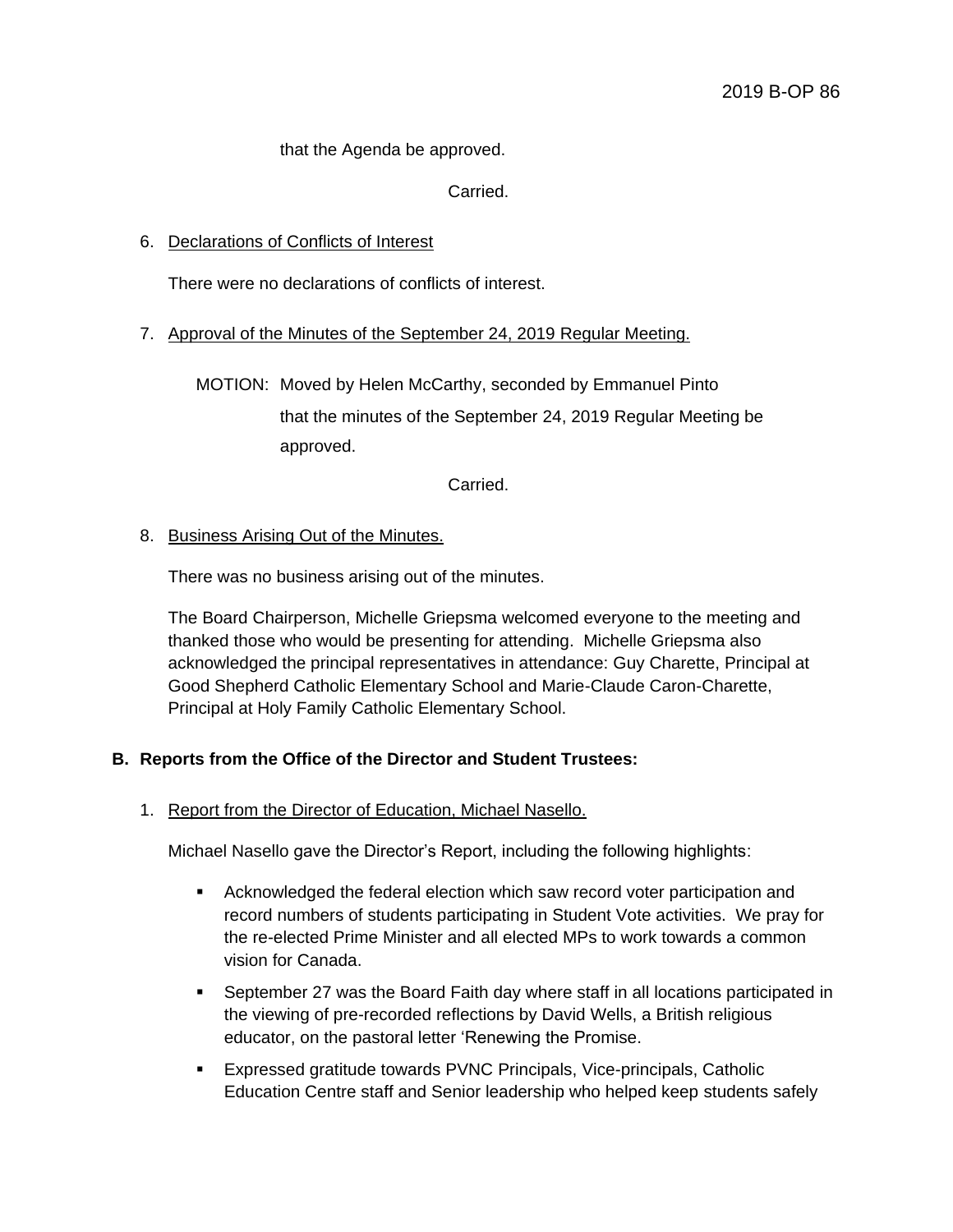supervised during recent labour disruptions. Continue to pray for just resolution to all contract negotiations and keep all students safely in schools.

- The Catholic Leadership Development Series presentation "Called to Learn Empower students to Change the World" by Heather Michel was a reflection on Deep Inquiry Learning. There will be two more sessions in November and April which will have the themes of 'Called to Lead' and 'Called to Serve', respectively.
- 'When Faith Meets Pedagogy' Conference will take place later this week in Toronto where a number of PVNC staff are involved as participants and presenters. As well, Chaplaincy Leaders from the Secondary Schools will be taking students to participate in the Youth Forum.
- The Board's annual retirement celebrations will be happening on November 8 where the service of 32 former Board employees will be celebrated.

The Director then reviewed Galen Eagle's newsletter for October which included the following highlights:

- An article in which the Student Trustees, Eveline Fisher and Josh Hill were showcased. Their main focus for this school year is on the environment.
- The Blessing of the new chapel in the Catholic Education Centre by His Excellency, Bishop Daniel Miehm.
- Student attendance at #FemStemPtbo, an event for Gr 7 and 8 girls which had the purpose of improving the awareness of Science, Technology, Engineering, Art and Mathematics (STEAM) and Skilled Trades.
- A news video about St. Peter's students, who annually assist Seniors in the community, was viewed. The story focused on the positive impact that the act of giving assistance in the community had on the students.
- The celebration of the Feast of St. Francis of Assisi with special "blessing of the pets" at St. Francis of Assisi Catholic Elementary School in Newcastle.
- **The launch of the Annual PVNC United Way Campaign.**

The Director then invited questions from the trustees.

# 2. Report from the Student Trustees, Eveline Fisher and Josh Hill.

Eveline Fisher, Senior Student Trustee and, Josh Hill, Junior Student Trustee gave a report to the Board of the activities which are taking place in secondary schools throughout the system:

- **Terry Fox events involving hundreds of students took place throughout the** system raising awareness and raising funds for cancer research.
- Many Grade 12 students are attending university fairs to research postsecondary destinations and plan for their futures. St. Mary CSS offered a trip to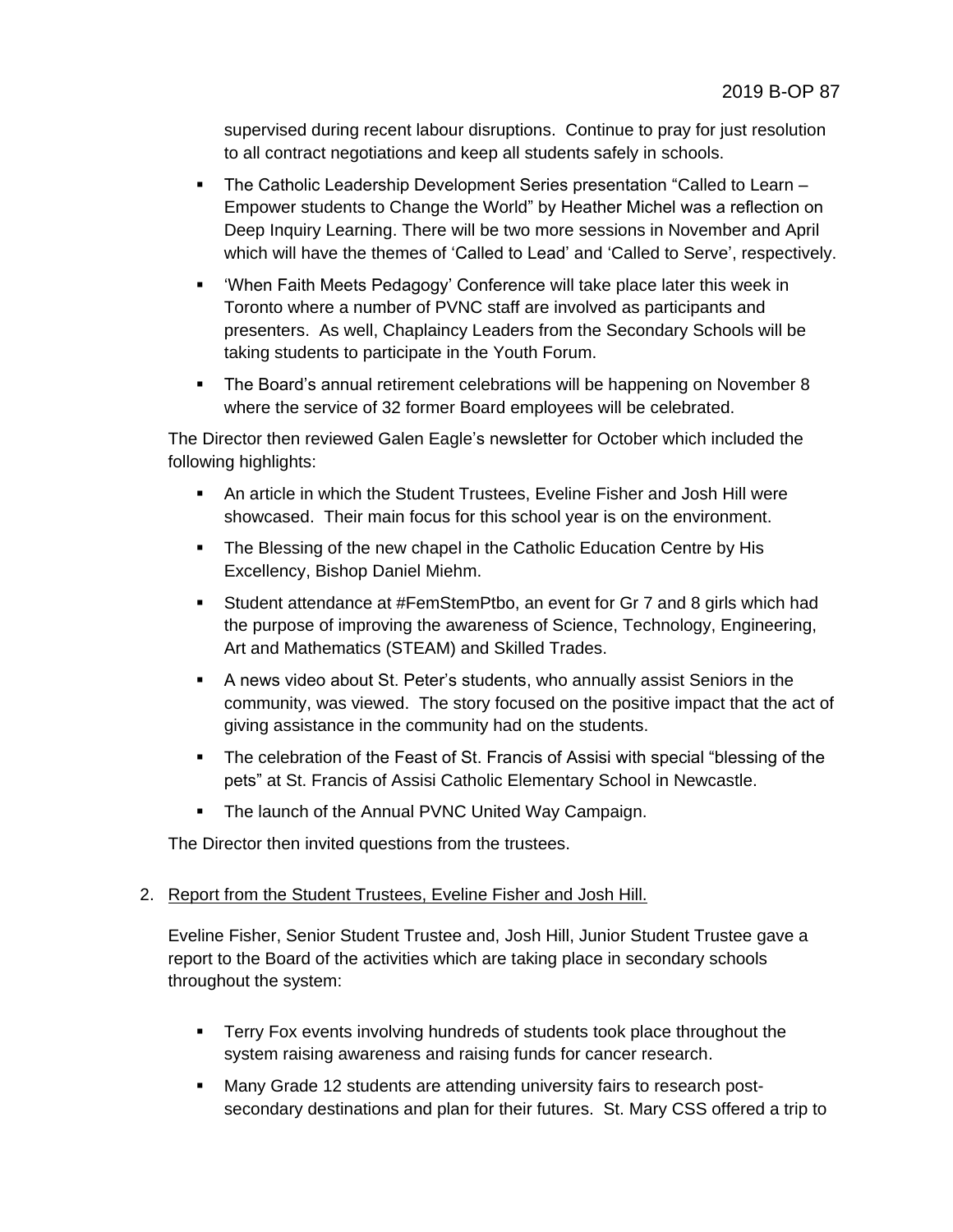Toronto to the University Fair. Students from St. Stephen CSS were able to attend Fleming College to explore opportunities there.

- Many Grade 9 students throughout the system are settling in to their new schools. A Grade 9 dance was held at St. Mary CSS to welcome the new students.
- School spirit comes alive with Halloween activities, including pumpkin carving, dances and costume contests.
- Students engaged with their communities through food drives for Thanksgiving
- Josh and Eveline had the opportunity to attend the Ontario Student Trustee Association Fall General Meeting in Toronto, where they met and took part in workshops with other Student Trustees from across the province.
- Nov  $7<sup>th</sup>$  is the Student Council Liaison Committee Retreat for student leaders from each of the secondary schools to be held at St. Thomas Aquinas CSS. A lot of planning has been done and they are excited for a day of learning and development. They look forward to their keynote speakers, Learning Consultants Heather Michel, Peter Bagnall, and Adam White. The theme of the day is 'Voices that Grow' and they acknowledged Andrea Bradley for her work on the design of the logo for the day.

The student trustees then invited and answered questions from the trustees.

### **C. Presentations:**

1. Proposed Holy Trinity Catholic Secondary School and St Stephen Catholic Secondary School Excursion to Paris, Venice, Florence and Rome, March 11-19, 2020.

Mark Joly, Principal at Holy Trinity was joined by Paul Jacula and Amanda King, teachers from Holy Trinity Catholic Secondary School to present a proposed excursion. Following the presentation, they were asked questions by the trustees and administration.

MOTION: Moved by Helen McCarthy, seconded by Kevin MacKenzie

that the proposed Holy Trinity Catholic Secondary School and St. Stephen Catholic Secondary School Excursion to Paris, Venice, Florence and Rome, from March 11, 2020 to March 19, 2020, be approved in principle and that the trip will include mandatory insurance for all travelers. Such insurance must cover school board or principal rulings for cancellation of the trip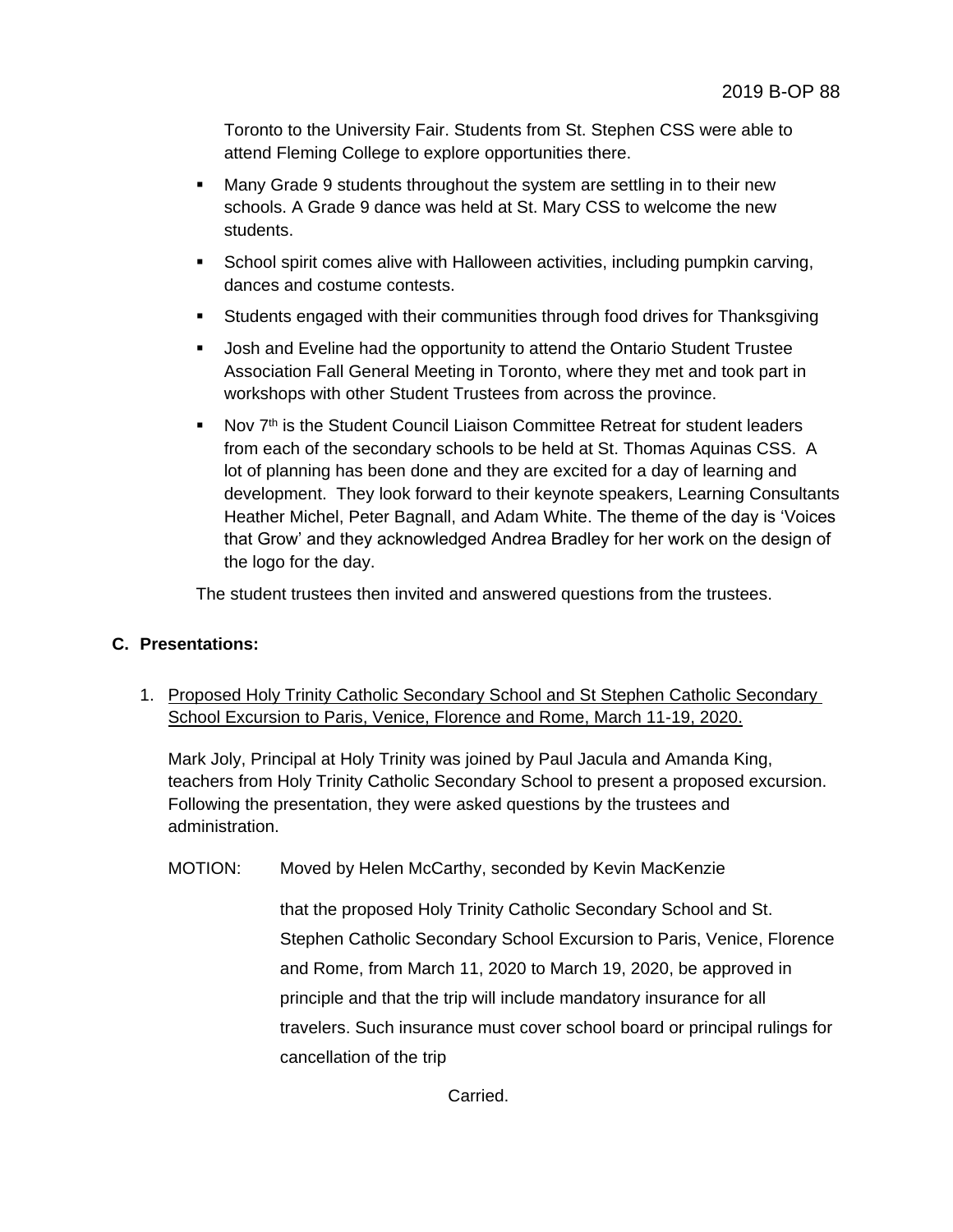2. Proposed Holy Trinity Catholic Secondary School, St. Stephen Catholic Secondary School and St. Thomas Aquinas Catholic Secondary School Excursion to Paris, Switzerland, Austria and Germany, March 10-18, 2021.

Principal Mark Joly and Superintendent Dawn Michie provided the background on the proposed excursion scheduled for March, 2021. Following the presentation, they were asked questions by the trustees and administration.

MOTION: Moved by Linda Ainsworth, seconded by Braden Leal

that the proposed Holy Trinity Catholic Secondary School, St. Stephen Catholic Secondary School and St. Thomas Aquinas Catholic Secondary School Excursion to Paris, Switzerland, Austria and Germany, from March 10, 2021 to March 18, 2021, be approved in principle and that the trip will include mandatory insurance for all travelers. Such insurance must cover school board or principal rulings for cancellation of the trip.

Carried.

3. Proposed St. Peter Catholic Secondary School, Indigenous Studies Exchange Excursion to Haida Gwaii, British Columbia, May 28-June 2, 2020.

Learning Consultant Sharon Lajoie and Superintendent Tim Moloney presented a proposed exchange excursion through 'Experiences Canada'. This excursion opportunity is available through an application process and is similar in nature to the excursion exchange that took place during the 2018-2019 school year between Holy Cross Catholic Secondary School and the Gitxzan First Nation in British Columbia.

MOTION: Moved by Linda Ainsworth, seconded by Helen McCarthy

that the proposed St. Peter Catholic Secondary School Exchange Excursion to Haida Gwaii, British Columbia, from May 28, 2020 to June 2, 2020, be approved in principle and that the trip will include mandatory insurance for all travelers. Such insurance must cover school board or principal rulings for cancellation of the trip.

Carried.

# 4. EQAO Presentation.

A presentation was given by Superintendents of Learning, Pepe Garieri and Dawn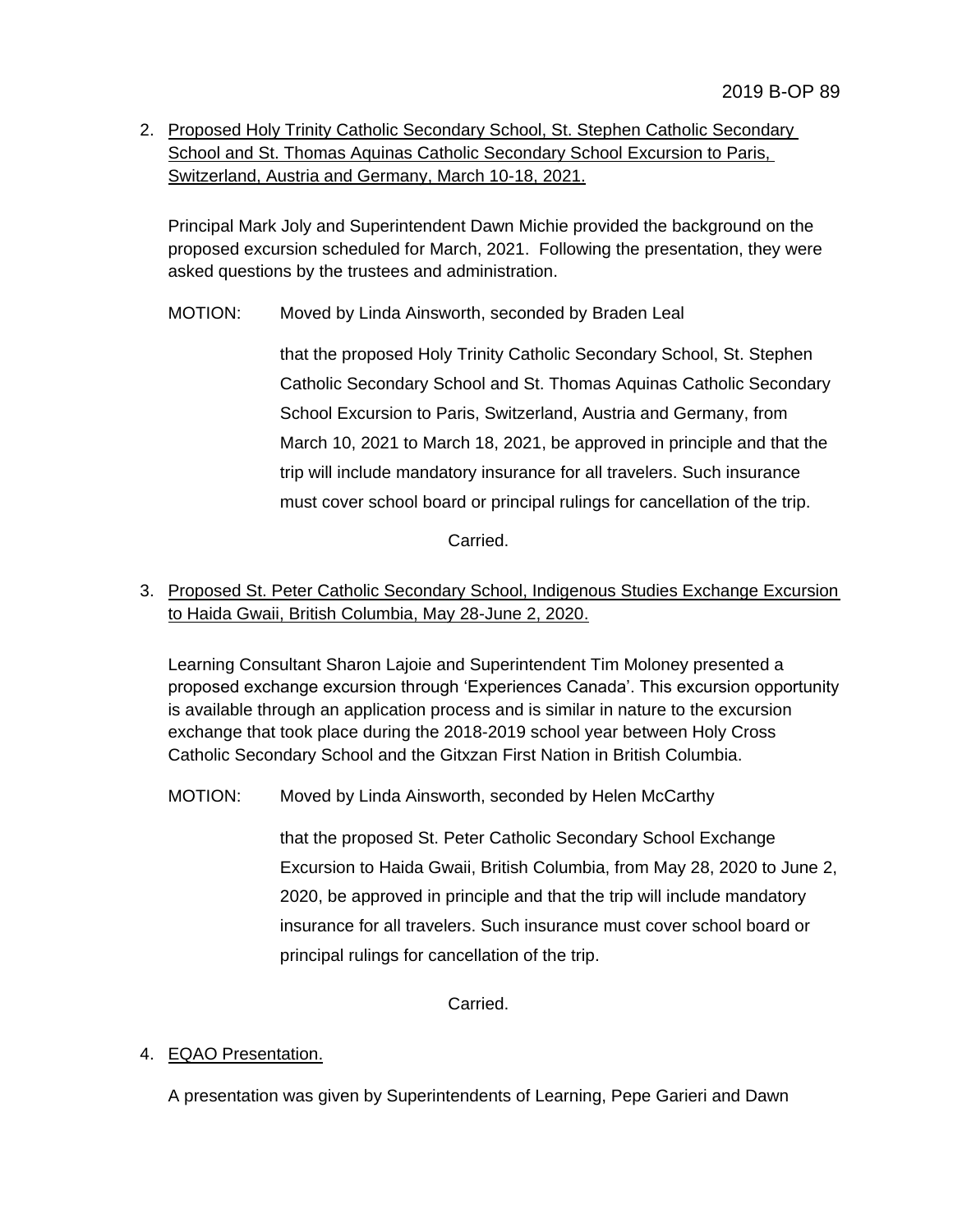Michie, Learning Consultants Sandra Connolly and Sarah Taylor, and Itinerant Math Teacher, Michael Mooney.

The board EQAO results for 2018-2019 school year were reviewed by Sandra Connolly. The results revealed strengths and areas requiring improvement. The EQAO data assists the board to monitor strengths and weaknesses and to set direction for improvement. The Ministry identifies target schools which require intensified work for improvement to testing results. It was noted that the Board has improved from having thirteen targeted schools to only five targeted schools in Mathematics.

In particular, the Mathematics team has five areas of focus: pedagogical content knowledge, assessment strategy, purposeful questioning, confidence, and attitude/mindset. The team has built a strategy to more intently work in schools with the teachers and the principal in teams and one-on-one. The Math Mentors program is continuing to build capacity with teachers. A Numeracy PA Day will take place on November 22, 2019.

Following the presentation, the presenters answered questions from the trustees.

### **D. Programs and Services:**

### **E. Business, Finance and Governance:**

1. Ontario Catholic School Trustees' Association (OCSTA) Open Session Report.

The Board Chairperson, Michelle Griepsma reported on OCSTA updates as follows:

- It was noted that there have been no legislative updates distributed by OCSTA recently.
- The Advocacy Committee will soon be releasing the OCSTA Finance brief.
- The templates for the Resolutions which come forward at the OCSTA AGM have been distributed to boards. This will be discussed at a Committee-of-the-Whole meeting. The deadline for submission of a resolution to be considered for presentation at the OCSTA AGM is January 31, 2020.
- 2. Ontario Catholic School Trustees' Association (OCSTA) Annual Fees.
	- MOTION: Moved by David Bernier, seconded by Braden Leal

that the payment of the 2019-2020 Ontario Catholic School Trustees' Association membership fees and FACE Levy 2019-2020 in the amount of \$67,129.04 be approved; AND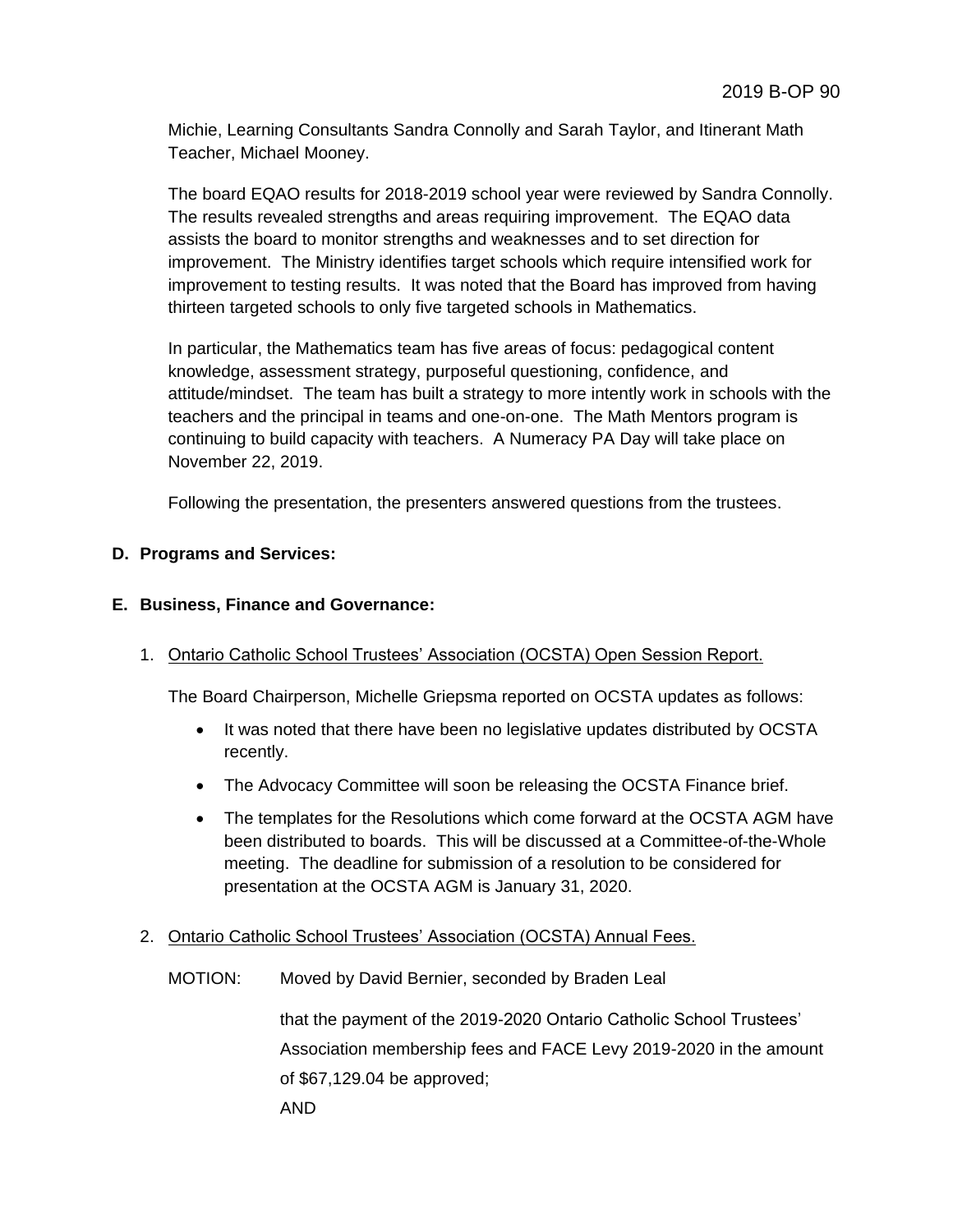that the payment for the 2019-2020 Ontario Catholic School Trustees' Association GSN Funding for Central Bargaining fees in the amount of \$43,017.00 be approved.

Carried.

# 3. Trustee Honoraria

Isabel Grace, Superintendent of Business and Finance explained that calculation and the payment of the Trustee Honoraria is based in regulation and in policy and varies only slightly year to year. Following her report, Isabel invited questions from the trustees.

MOTION: Moved by Linda Ainsworth, seconded by Kevin MacKenzie

that the Board approve Honoraria for Board members as outlined in the following report, for the period December 1, 2019 to November 30, 2020.

Carried.

# **F. Human Resources:**

# **G. Policy Development:**

# 1. Recommended Actions from the Policy Development Committee Meeting, October 1, 2019.

David Bernier, Chairperson of the Policy Development Committee, brought forward the recommendations from the October 1, 2019 meeting for approval.

MOTION: Moved by David Bernier, seconded by Emmanuel Pinto

that the Board receive the report and recommendations of the Policy Development Committee of October 1, 2019, for publication and implementation.

Carried.

- **H. Old Business:**
- **I. New Business:**
- **J. Bring Forward:**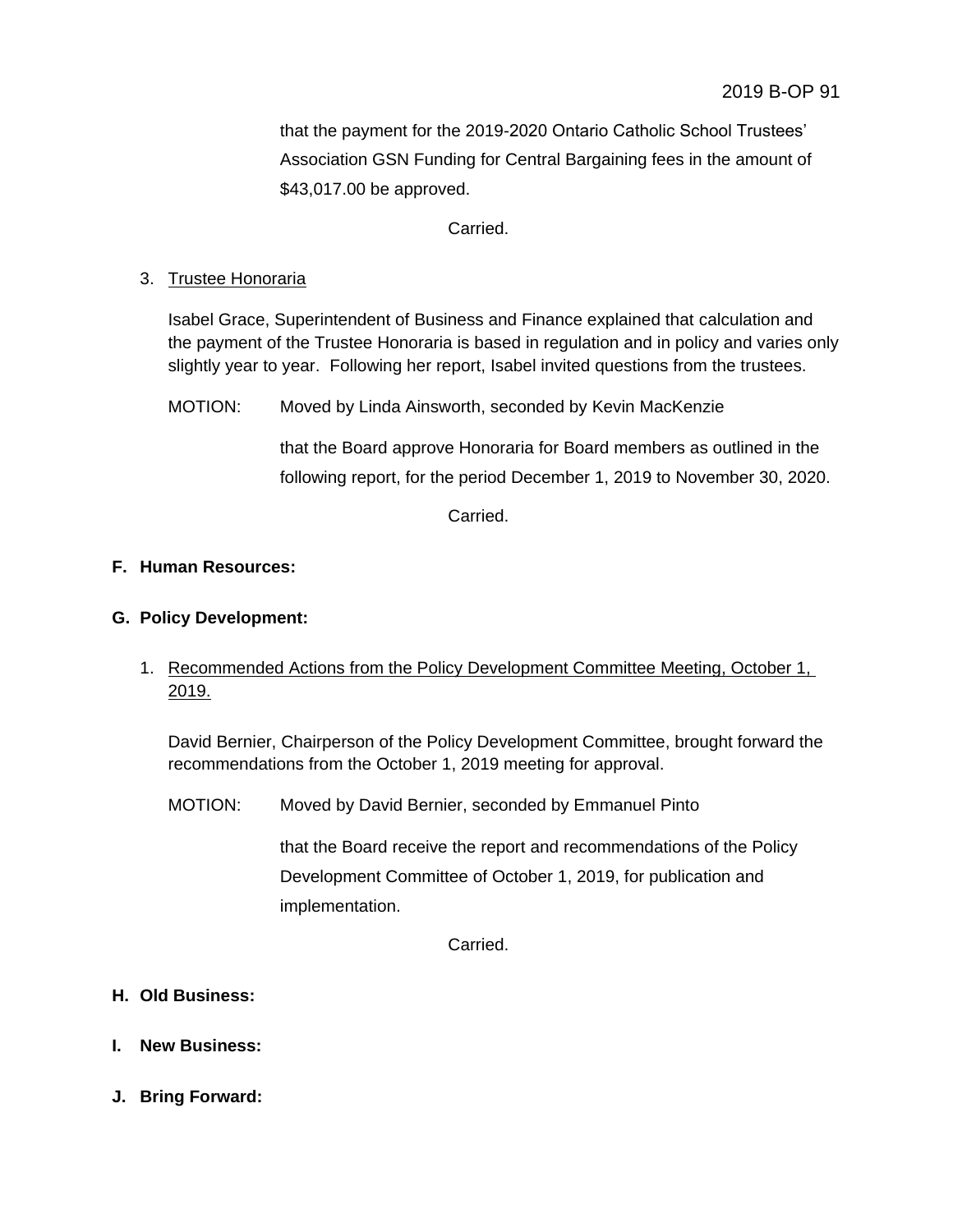### **K. Information Items:**

#### 1. Chairperson Report

The Board Chairperson, Michelle Griepsma reported that she had recently had a meeting with Bishop Daniel Miehm to discuss timely and relevant topics of interest to the Board and the Diocese. They discussed strengthening home, school and parish partnerships. The Bishop continues to pray for our Board.

The Chair reported that she attended the Catholic Leadership Development Series presentation on October 17, 2019, with guest speaker, Heather Michel. It was a wonderful presentation about deep learning which included student and parent participation. Michelle offered congratulations to the CLDS committee for their successful event.

Michelle Griepsma spoke about the importance of the OCSTA resolutions and asked for thought to be put toward possible topics. She also reminded trustees that any topics for discussion at standing committee meetings or other committee meetings can be brought forward to the Chairperson's Committee.

### 2. Trustees' Committees Reports

- a. First Nation, Métis and Inuit Advisory Committee, September 17, 2019
- b. Special Education Advisory Committee, September 19, 2019.

Helen McCarthy reported that the new after-school pilot program for children living with autism in Clarington has been developed and is servicing students. She also reported on work being done to assist parents navigating their child's first Individual Education Plan (IEP) and for parents whose children are transitioning from elementary to secondary and access special education.

c. Catholic Parent Engagement Committee, September 30, 2019.

There was discussion about Parents Reaching Out Grants and the funding provided for the 2019-2020 school year. Recently a grant was received in the amount of \$10,499. This grant replaced the process of individual application grants that school councils applied for and administered. The projects for which this money is used must meet the following criteria provided by the Ministry:

- Provide a safe and welcoming school environment;
- Maintain open communication with teachers;
- Respect parents as valued partners within the education system in relation to decisions about their child's education; and,
- Parents are informed about the content of the Ontario Curriculum Guidelines.
- d. Faith and Equity Advisory Committee, October 9, 2019.
- e. Accessibility Committee, October 15, 2019.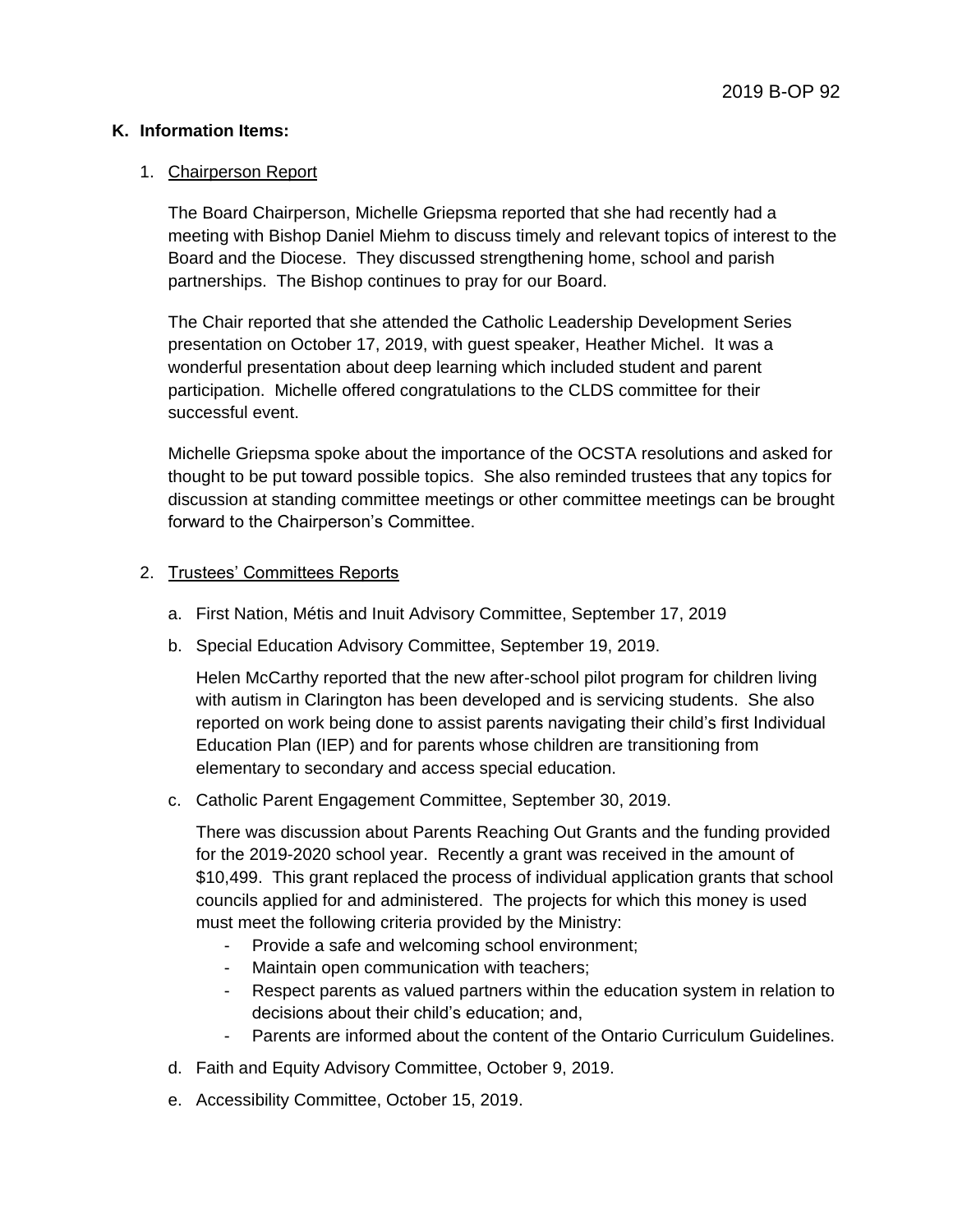### **L. Future Meetings and Events:**

- 1. Board Standing Committee Meetings: (Listed in chronological order.)
	- a. Chairperson's Committee, November 11, 2019, 4:30 p.m.
	- b. Committee-of-the-Whole, November 11, 2019, 6:30 p.m.
	- c. Policy Development Committee, November 19, 2019, 6:30 p.m.
	- d. Board Meeting Open Session, November 26, 2019, 6:30 p.m. (In-camera Session, 6:00 p.m.)
	- e. Annual Board Meeting and Mass, December 3, 2019, 4:00 p.m. The Mount Community Centre and Sisters of St. Joseph Chapel, Peterborough.
- 2. Other Committee Meetings: (Listed in chronological order.):
	- a. Catholic Parent Engagement Committee Meeting, October 28, 2019, 6:30 p.m.
	- b. Audit Committee Meeting (in-camera), November 13, 2019, 6:30 p.m.
	- c. Special Education Advisory Committee, November 21, 2019, 6:30 p.m.
	- d. Catholic Parent Engagement Committee Meeting, November 25, 2019, 6:30 p.m.
	- e. Student Council Liaison Committee, November 26, 2019, 4:15 p.m.
	- f. French as a Second Language Advisory Committee, November 27, 2019, 4:30 p.m.
	- g. First Nation, Métis and Inuit Advisory Committee, December 10, 2019, 6:30 p.m
	- h. STSCO Governance Committee Meeting, January 29, 2020, 3:00 p.m.
	- i. Accessibility for All Committee Meeting, February 4, 2020, 1:15 p.m.
	- j. Faith and Equity Advisory Committee Meeting, February 13, 2020, 6:30 p.m.
	- k. Supervised Alternative Learning Meeting, TBA.
- 3. Board Events:
	- a. PVNC Board Retirement Dinner and Celebration, November 8, 2019, 6:00 p.m., Peterborough Golf and Country Club, Peterborough.
	- b. Mass for Deceased PVNC Community Members, November 20, 2019, 4:30 p.m. at St. Peter-in-chains Cathedral, Peterborough. Reception to follow at Bishop Doyle Hall, Peterborough.
	- c. Catholic Leadership Development Series Session #2, November 28, 2019, 4:00 p.m., Baxter Creek Golf Course.
	- d. Ontario Catholic School Trustees' Association Catholic Trustees Seminar, January 17-18, 2020, Delta Hotels by Marriott, Airport (655 Dixon Rd)

#### **M. Conclusion:**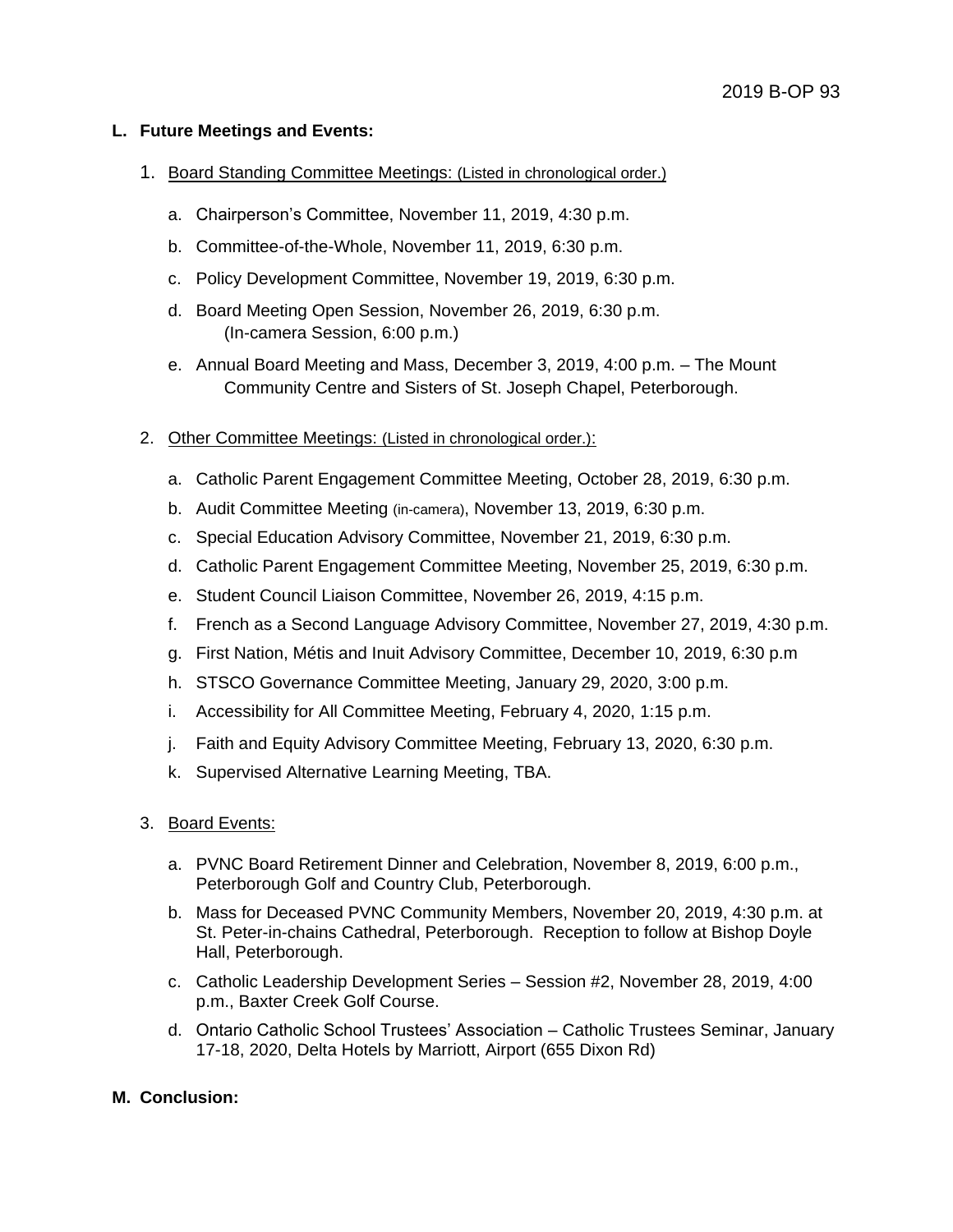### 1. Report from the In-camera Meeting

MOTION: Moved by David Bernier, seconded by Helen McCarthy

that the Board approve the actions and the discussions arising from the October 22, 2019, regular in-camera session, as follows:

- A. Call to Order: The in-camera meeting was called to order at 6:04 p.m.
	- 1. Opening Prayer
	- 2. The agenda was approved with one change: Item G.1, Estimate of Liability was moved to a 'double in-camera' session at the end of regular board meeting's open session.
	- 3. Kevin MacKenzie declared a conflict of interest with item E.1, Collective Bargaining Update and Ratification Vote, CUPE.
	- 4. Approval of Minutes: Motions were carried to approved the minutes from the September 24, 2019 Regular In-camera meeting, and the October 2, 2019 Special In-camera meeting.
- C. Programs and Services:
	- 1. Report on Secondary Staffing Impact on PVNCCDSB
- D. Business, Finance and Governance:
	- 1. OCSTA In-camera Session Report.
	- 2. STSCO Governance Committee, In-camera Session Report.
- E. Human Resources:
	- 1. Collective Bargaining Update and Ratification Vote, CUPE.
- F. Other Urgent Matter:
	- 1. Approval of a recommended action from the expulsion committee of October 22, 2019.

The meeting convened in Open Session at 6:42 p.m.

Carried.

MOTION: Moved by Linda Ainsworth, seconded by Braden Leal

that the meeting moved into 'double in-camera' session at 8:46 p.m.

Carried.

The meeting re-convened in open session at 9:40 p.m. Michael Nasello, Director of Education gave a report from the 'double in-camera' session.

MOTION: Moved by Helen McCarthy, seconded by David Bernier

that that the Board approve the actions and the discussions arising from the October 22, 2019, 'double in-camera' session,